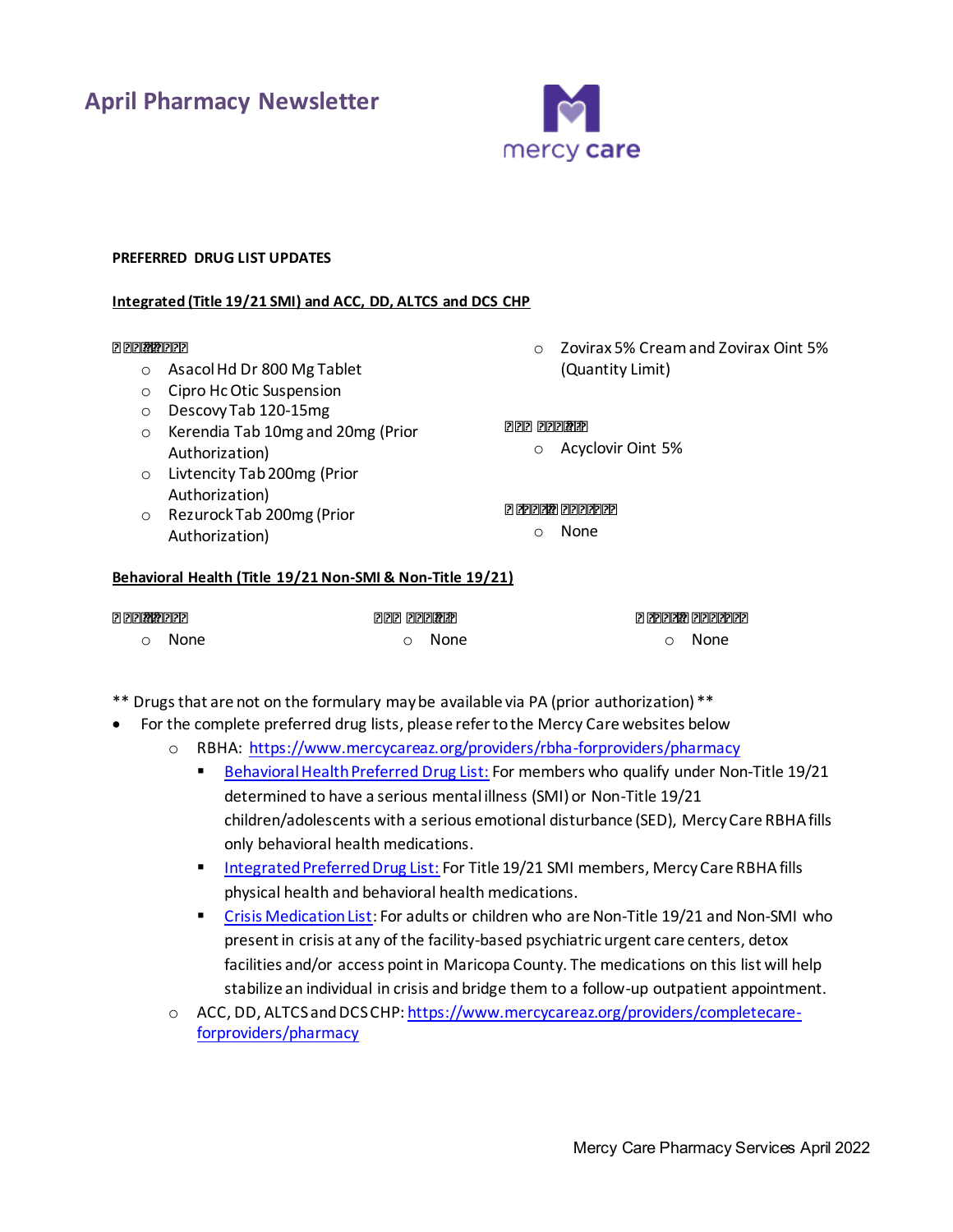## **Charles Bonnet Syndrome**

The broad range of possible diagnoses in elderly patients presenting with visual disturbance often prompts an extensive diagnostic evaluation. Charles Bonnet syndrome (CBS) is a disease in which visual hallucinations occur because of vision loss. CBS is not thought to be related to psychosis or dementia, and people with CBS are usually aware that their hallucinations are not real. While up to 38% of people with vision loss are estimated to experience hallucinations, the incidence may be higher due to underreporting, making CBS a widespread disease. In some cases, the hallucinations go away or become less frequent as the brain adapts to the loss of vision. Research suggeststhat many people with CBS do not consult their doctors for fear of being diagnosed with a mental illness or disorder, such as dementia.

Beth Israel Deaconess Medical Center in Boston reported on three cases of Charles Bonnet Syndrome (CBS) in elderly patients presenting with visual hallucinations. The syndrome is classically characterized by a triad of complex visual hallucinations in a patient with ocular pathology causing visual deterioration in the setting of preserved cognition. Affected patients have a normal sensorium with no psychosis or apparent organic cause and are invariably aware that the images are not real. The syndrome most often occurs in elderly patients with cataracts or macular degeneration but can rarely occur in younger patients and those with pathology involving optic pathways. The cause is uncertain but is speculated to involve increased excitability of the visual cortex in the setting of reduced or absent stimulation of t he visual system. Various treatments are under investigation, but none is universally accepted. Patients with a clear clinical diagnosis of CBS do not require an extensive diagnostic evaluation in the ED or hospital admission. Education and reassurance are advised, with follow-up by a neurologist. The natural course is variable, with hallucinations resolving over a few days in some patients but persisting until vision improves or is completely lost in others. All three patients in this series were elderly women. Two had a history of cataract surgery (one week and six months prior to the onset of hallucinations), and the third had cataracts and macular degeneration. Providers are advised to be aware of the possibility of Charles Bonnet Syndrome in patients presenting with visual hallucinations.

## **Reyvow (Lasmiditan)- Serotonin 5HT1F Receptor Agonist (prior authorizationrequired)**

REYVOW is a medication to treat migraine attacks and is a federally controlled substance (C-V) because it contains lasmiditan that can be abused. Usual dose 50 to 100 mg as a single dose, one dose per 24 hours. Do not administer lasmiditan unless patient can wait at least 8 hours between dosing and operating heavy machinery or driving. Repeat doses have not demonstrated efficacy. Reyvow is only indicated for the acute treatment of migraine; not indicated for prevention. Acute migraine agents(e.g., 5-HT1 agonists, opioids, ergotamine, or a combination of the agents) used for ≥10 days per month may lead to worsening of headaches (medication overuse headache); withdrawal treatment may be necessary in the setting of overuse. Potentially life-threatening serotonin syndrome (SS) has occurred in patients receiving lasmiditan without any other drugs associated with SS. SS may also occur when used in combination with other serotonergic agents (e.g., selective serotonin reuptake inhibitors, serotoninnorepinephrine reuptake inhibitors, triptans, tricyclic antidepressants, fentanyl, lithium, tramadol, buspirone, St. John's wort, tryptophan) or agents that impair metabolism of serotonin (e.g., monoamine oxidase inhibitors [MAOIs] intended to treat psychiatric disorders, other MAOIs [i.e., linezolid and IV